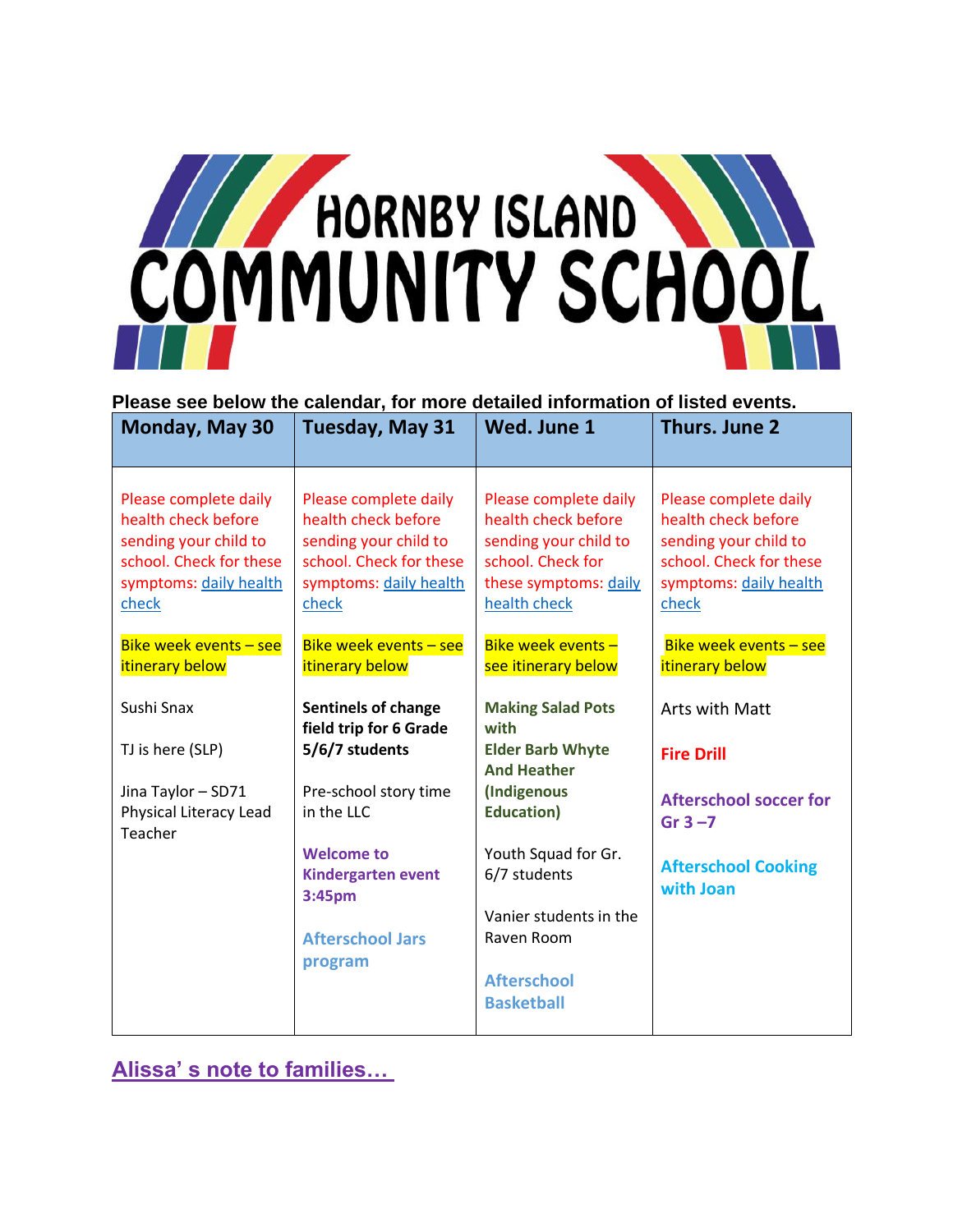The arrival of June! We have a VERY busy and fun week coming up!! Throughout this week we will be having bike to school week activities (see more below)! We also welcome back Jina Taylor, School District #71 Physical Literacy Lead Teacher to do some physical education lessons with us. On May 31<sup>st</sup> after school we welcome our newest learners and their families to our school for the Welcome to Kindergarten event where we host an orientation and stations for them to get to know our school better. On June 1st, Elder Barb Whyte will host our "Salad Pot Project" where the kids will have the opportunity to plant starters they can bring home.

# **It's Bike to School week May 30-June 2**

Hornby Island Community School has signed up to participate in the BC Bike to School week. We are excited to get kids on their bikes and see how far we ride as a whole community that week.

Every morning volunteer/parents will be at the school to help park bikes sign in and, chart distance biked. *(Volunteers needed Mon-Thurs 8:15-8:45am)*

Monday May 30: Bike maintenance 101 - Learn how to tune and look after your bike (10:30- 12:00)

• Tires and tubes, chair and bike care, flat tire, gears & brakes, troubleshooting and tools

Tuesday May 31: Bike Rodeo – Learn to ride or learn some tricks *(volunteers needed 10am-12pm)*

• Obstacle course, low skinnies, learn to ride area

Wednesday June 1: Bike Parade around the school field 3:00pm *(volunteers needed 2:30- 3:30pm)*

• Bring your bike decorated and/or wear costumes

Thursday June 2: Prizes and Bike song 3:00pm

• Draw prizes by classroom for people who biked everyday

## **Sushi Snax on Monday May 30th**

If you have signed up for hot lunch, don't forget to still send snacks for the first and second eating breaks.

# **Next Hot lunch – Burritos on Tuesday June 7th**

## **Sentinels of Change- Program for Grade 5/6/7 students on Tuesday mornings throughout May/June**

**6 students each Tuesday - Families will be notified which date(s) their child will be attending Supervision Adults:** Judi Ayers or Florette Maclean. 1 staff will attend each week along with students and Natural History Stewards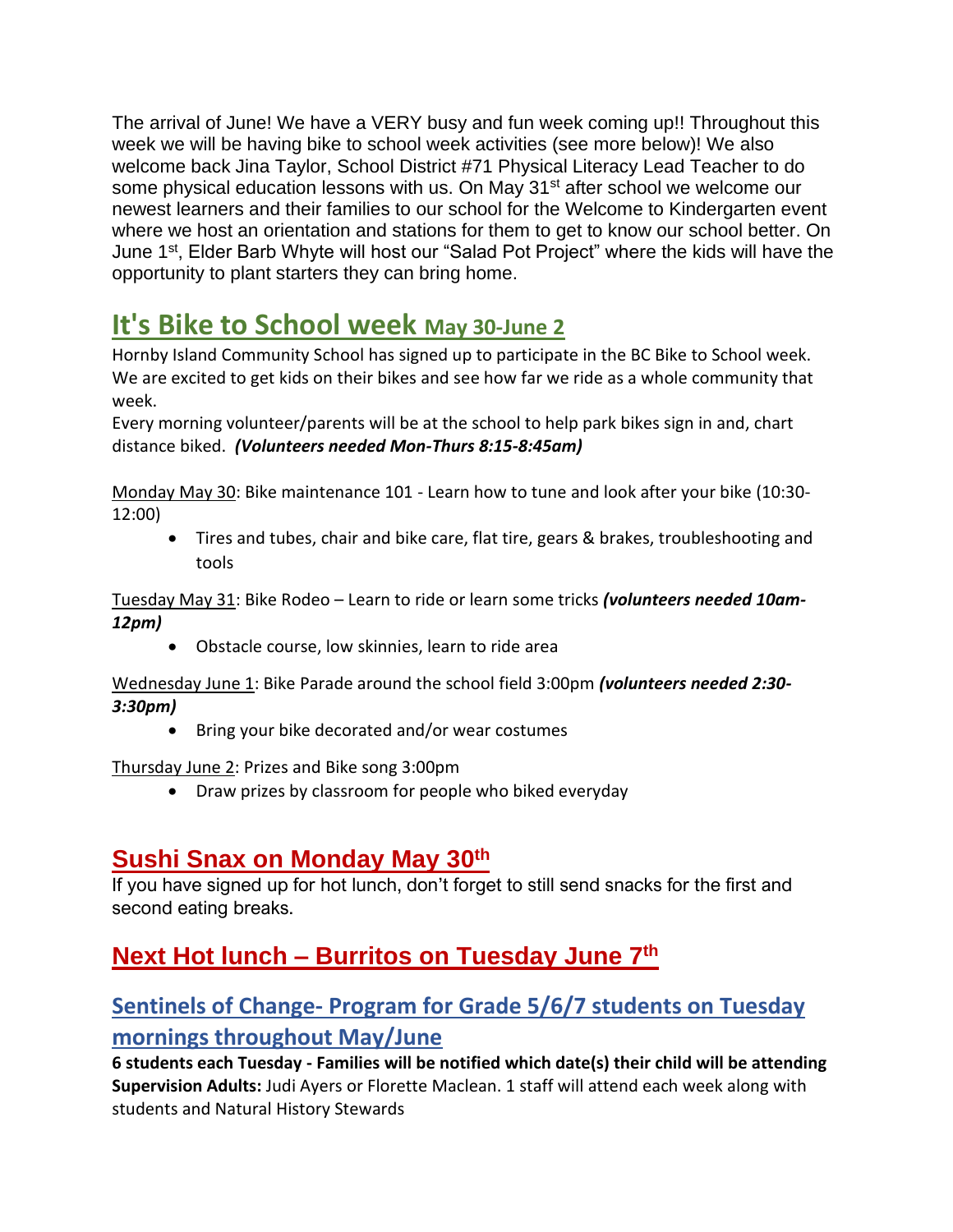#### **Transportation: Volunteer Drivers from Natural History Centre. Drivers have completed the Volunteer Driver process as well as Criminal record check**

**Destination:** Ford Cove Dock – Life jackets will be provided by Natural History Centre **Community Partners:** The Hakai Institute manages the project. Hornby volunteer partners are Hornby

Island Diving Ltd, Hornby Island Natural History Centre (HIES), Conservancy Hornby Island.

**Project Information:** The project will deploy and monitor a network of 25 plankton traps throughout the Salish Sea, and in Puget Sound. [https://sentinels.hakai.org](https://sentinels.hakai.org/) We are specifically looking at Dungeness crab larvae, but will be looking at other species as well.

# **Call for Parent Volunteers!**

### **June 22nd - Salmon Barbeque**

We are in need of…

- A couple of BBQs
- BBQ helpers
- Bannock Makers
- Strawberry and Huckleberry pickers
- Volunteers to help with other foods.

Contact Amy Lebaron ASAP with how you can help to support this event

**Save the dates** Info and consent forms coming soon

- June  $7<sup>th</sup>$  K/1 field trip to Fire Hall (more details to come)
- June  $8<sup>th</sup>$  Gr. 5-7 trip to town Bowling/Swimming
- June  $14<sup>th</sup> K/1$  field trip to Natural History Centre
- June 15th Tribune Bay Outdoor Education Centre for the **whole school – afternoon**
- June 21<sup>st</sup> Year end Assembly and Term Three Showcase of Learning (pm)
- June 22<sup>nd</sup> Recognition of National Indigenous Day Salmon BBQ (further details to be announced)
- June 28<sup>th</sup> Grad for our Grade 7s and Families (more details to come)
- June  $29^{th}$  Last Day of school (half day)

## **Next PAC Meeting Tuesday, June 14th at 3:45pm - last one of the 2022-23 school year!!**



**Hornby Island Education Society programs**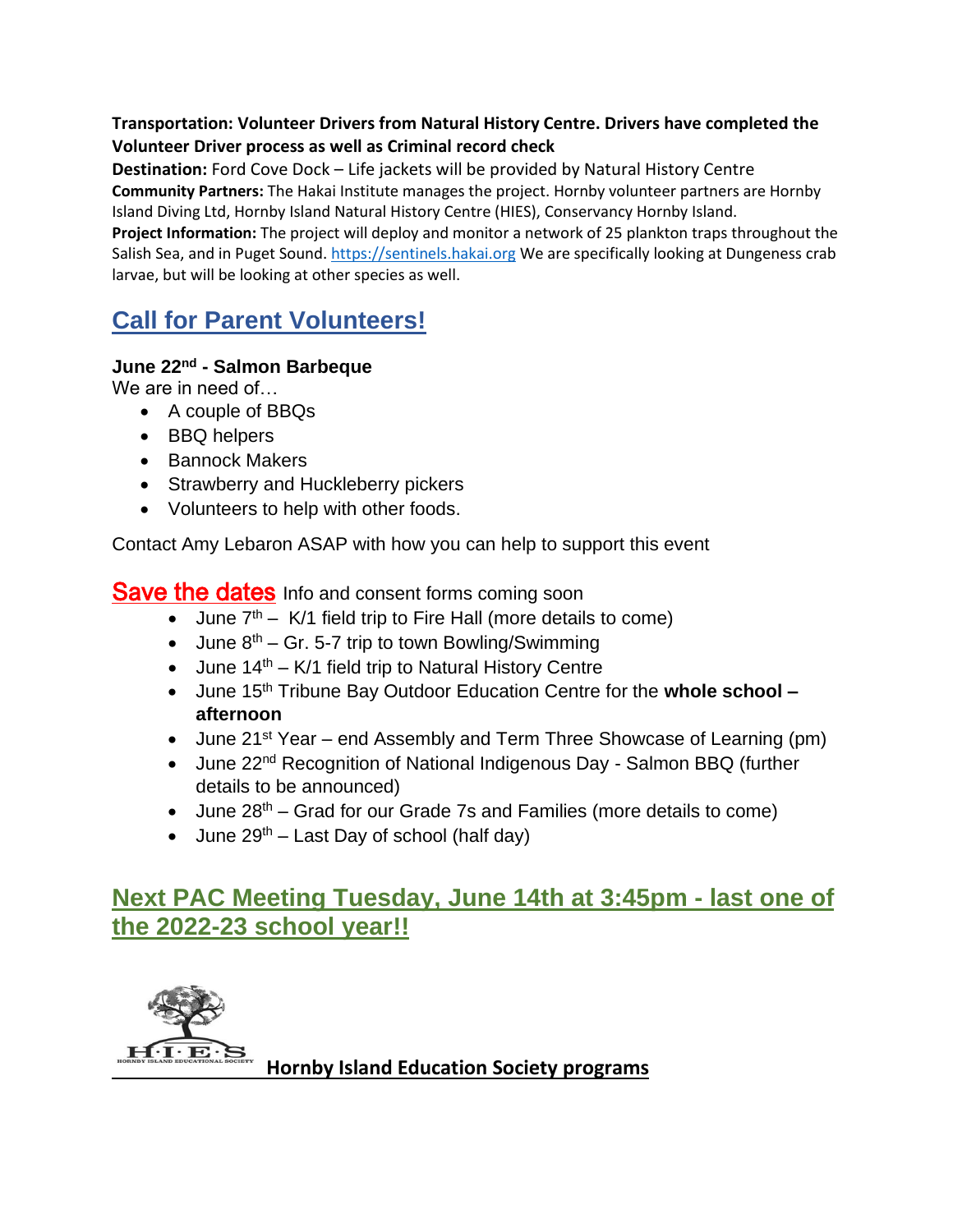**Jars-Food & Literacy Project for grades 4-7. Tuesdays May 17, 24, 31, June 7th @ The Raven room.** This fantastic opportunity is being subsidized by HIES/Decoda Literacy Solutions.

**Cooking with Joan Harris for grades 3 & 4. Thursdays May 12, 19, 26 @ The ravens room.**

**May 27th, 2022 Friday Club Day is a drop-in style program from 9:30am-12pm @ Room to Grow for all grades K-7. Banner Project with Wendy this week at Friday Club Day! .***Parent volunteers are often needed for this program, please let me know if you could be available.*

**Next Teen night is Friday June 3, 2022.**

TEEN FIELD TRIP ON WEDNESDAY JUNE 1, 2022. Please see email from HIES and Casey about the upcoming Teen field trip next Wednesday!

**Any questions or if you need more info about these programs, please contact us. [hies.childyouth@gmail.com](mailto:hies.childyouth@gmail.com)**

Parent Volunteers & Community Mentors are essential for the success, survival, and continuity of our afterschool programs. All of our mentors and volunteers need a current up to date criminal record check with the school to participate with HIES. This can be as easy as an online link and/or fillable form. Please contact us to complete your CRC and consider being a mentor or volunteer.

Contact: [hies.childyouth@gmail.com](mailto:hies.childyouth@gmail.com)

Jade Wilson Community School Program Coordinator. Hornby Island Educational Society 2100 B Sollans Road Hornby Island, BC

**May Afterschool & Weekend Programs Hornby Recreation (HIRRA)**

**Contact:** [recreation@hirra.ca](mailto:recreation@hirra.ca)

**Soccer: Grades 3-7 Thursdays 3:35-4:45pm is MOVING OUTSIDE!!! Thursday May 19 2022. Bring your cleats.** ⚽

**Basketball: Grades 3-7 Wednesdays May 25, June 1, 2022. 3:35-4:45pm in the school gym.**

**Baseball: Ages 4-13 Sundays May 22, 29, June 5, 12, 2022.11am-12:30pm. If you're not signed up, just stop by Joe King and check it out!!** ⚾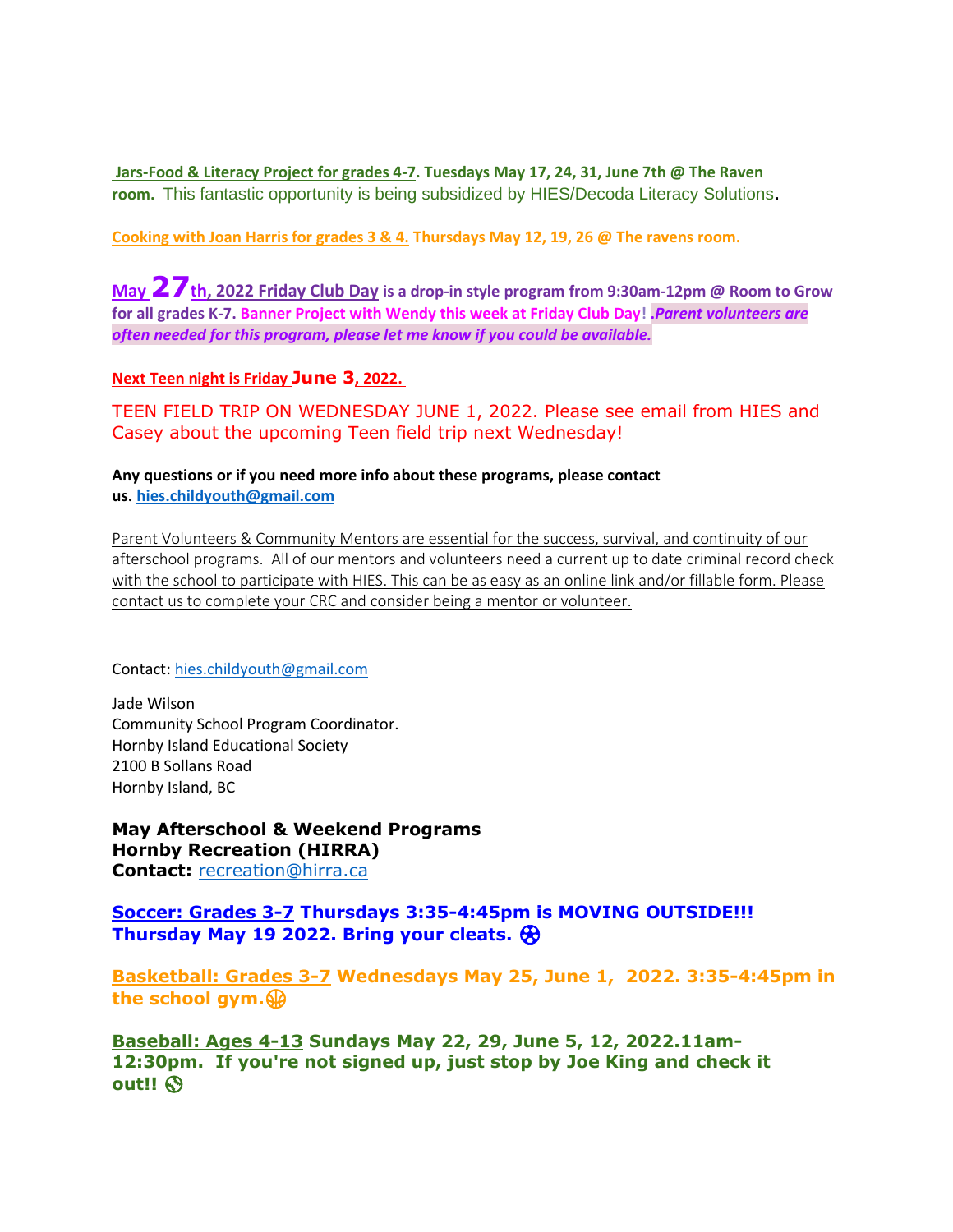### **SORA see the attached posters**

Check out this exciting summer reading program available through Sora, the student reading app, which provides free 24/7 access to ebooks and audiobooks. What better way to engage your student's mind than through reading? Starting May 4 – August 17, 2022, the Sora Sweet Reads program will offer a collection of Juvenile and Young Adult titles that will be prominently displayed in Sora for quick and easy unlimited access

### **Playground and Field Use during the school day**

We are asking for only preschool and school usage of the playground and field areas during school hours.

### **Use of School Facilities**

The online external user system is open to begin creating accounts.

See the instructions and link below to create your account, and once that has been approved, book some time in our lovely new spaces.

Click **[HERE](https://sd71.ebasefm.com/rentals/welcome)** to access the new Facility Rentals online booking system.

Contact Charmaine for more details [charmaine.logan@sd71.bc.ca](mailto:charmaine.logan@sd71.bc.ca)

### **Our Methods of Communication**

Here are our main methods of communications:

- **Email Updates** from Teachers regarding assignments and activities
- **Weekly Notice**: Sent out by email every Thursday to parents and staff. This is posted on our website at: <http://hornbyisland.comoxvalleyschools.ca/> Please be sure to check your email every Thursday as important information such as school field trips, meetings, etc. are posted and announced in these notices.
- **School Website:** The website will have the most up to date information and learning tools for families <http://hornbyisland.comoxvalleyschools.ca/>

You can find the Student handbook on our website

at: [http://hornbyisland.comoxvalleyschools.ca/apps/pages/index.jsp?uREC\\_ID=1064112&type=](http://hornbyisland.comoxvalleyschools.ca/apps/pages/index.jsp?uREC_ID=1064112&type=d&pREC_ID=1357585) [d&pREC\\_ID=1357585](http://hornbyisland.comoxvalleyschools.ca/apps/pages/index.jsp?uREC_ID=1064112&type=d&pREC_ID=1357585)

### **School Closures, Power Outages, Ferry Cancellations**

**We are VERY excited that our first power outage, occurring before school opening time went smoothly using our new generator!! We will continue to follow our protocols below as there may be other instances that interrupt school operations.** 

Our procedures for power outages, ferry cancellations, and other situations that may affect regular operations of our school are as follows: **if the power is out (or another situation arises) before school starts, the Principal/Vice Principal will contact the School District to make a decision on closing the school. If the school is to be closed we will begin the emergency call outs.** If the power goes out during the day, we will make a decision based on information we receive about how long we will be without power. We may need to close the school. If this is to happen we will contact parents/guardians/emergency contacts. For this reason, and in the case of other emergencies, it is VERY important we have your verification forms with alternate emergency contacts. **If School District #71 is closed due to weather conditions, Hornby School**